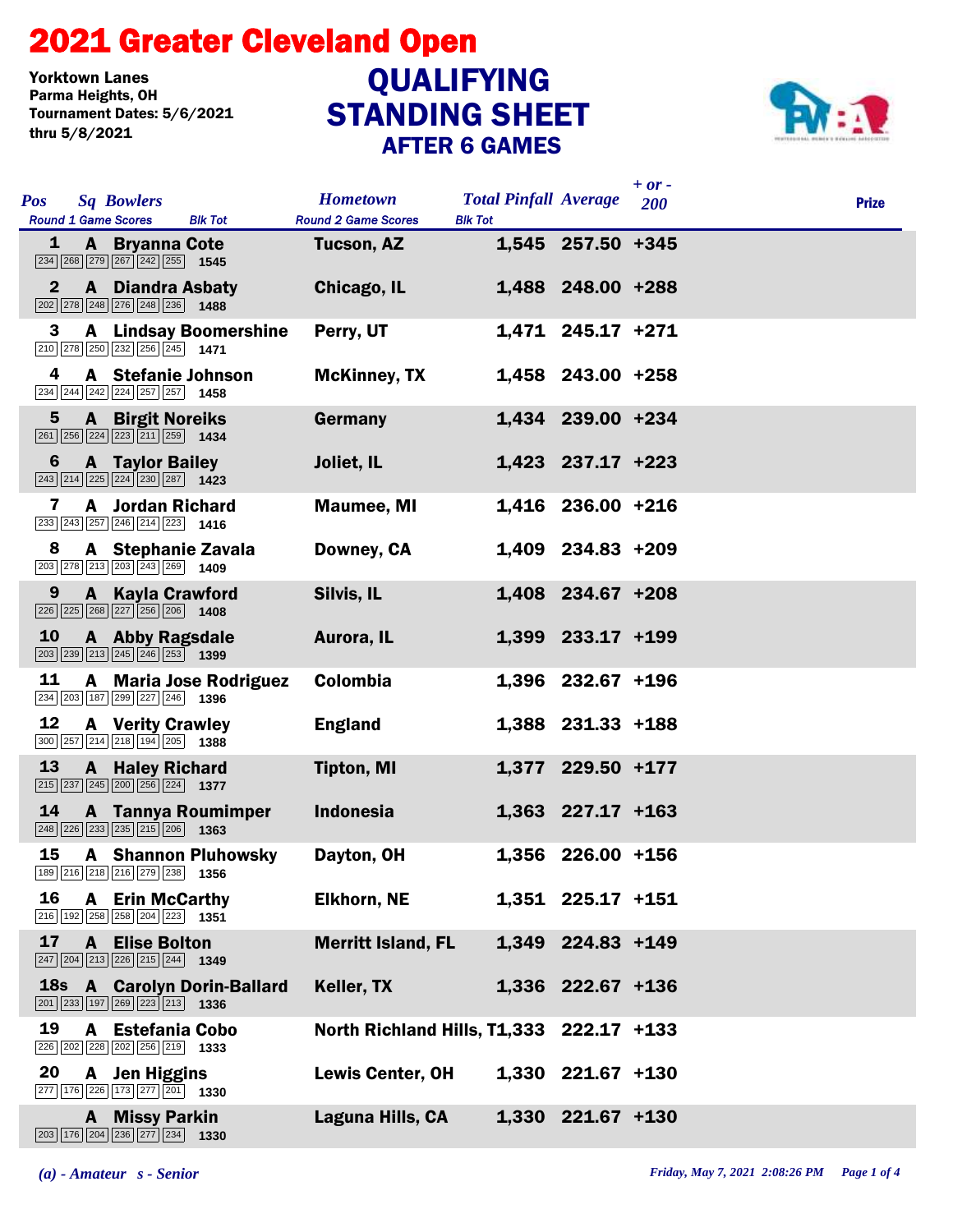| <b>Pos</b> |                 | <b>Sq Bowlers</b><br><b>Round 1 Game Scores</b><br><b>Blk Tot</b>                                                        | <b>Hometown</b><br><b>Round 2 Game Scores</b> | <b>Total Pinfall Average</b><br><b>Blk Tot</b> |                     | $+ or -$<br>200 | <b>Prize</b> |
|------------|-----------------|--------------------------------------------------------------------------------------------------------------------------|-----------------------------------------------|------------------------------------------------|---------------------|-----------------|--------------|
| 22         |                 | A Kasey Eaton (n)<br>$\boxed{246}$ 184 187 244 190 278 1329                                                              | <b>Wyoming, MI</b>                            |                                                | 1,329 221.50 +129   |                 |              |
| 23         |                 | <b>A</b> Clara Guerrero<br>233 212 179 245 268 191 1328                                                                  | <b>Colombia</b>                               |                                                | 1,328 221.33 +128   |                 |              |
| 24         |                 | <b>A</b> Heather D'Errico<br>240 182 215 223 238 226 1324                                                                | <b>Rochester, NY</b>                          |                                                | 1,324 220.67 +124   |                 |              |
| 25         |                 | <b>A</b> Taylor Bulthuis<br>$\boxed{225}$ 198 $\boxed{204}$ $\boxed{228}$ $\boxed{247}$ $\boxed{218}$ 1320               | <b>Coral Springs, FL</b>                      |                                                | 1,320 220.00 +120   |                 |              |
| 26         | $\mathbf{A}$    | <b>Kara Mangiola</b><br>193 258 196 201 278 193 1319                                                                     | <b>Spencerport, NY</b>                        |                                                | 1,319 219.83 +119   |                 |              |
|            |                 | <b>A</b> Caitlyn Johnson<br>222 160 226 199 234 278 1319                                                                 | <b>Beaumont, TX</b>                           |                                                | 1,319 219.83 +119   |                 |              |
| 28         |                 | A Julia Bond<br>184 215 218 233 245 222 1317                                                                             | Aurora, IL                                    |                                                | 1,317 219.50 +117   |                 |              |
|            |                 | <b>A</b> Kerry Smith<br>$\boxed{227}$ $\boxed{248}$ $\boxed{223}$ $\boxed{214}$ $\boxed{191}$ $\boxed{214}$ <b>1317</b>  | <b>New Holland, PA</b>                        |                                                | 1,317 219.50 +117   |                 |              |
| 30         |                 | <b>A</b> Alexis Neuer<br>235 186 203 208 236 244 1312                                                                    | <b>Milton, PA</b>                             |                                                | 1,312 218.67 +112   |                 |              |
| 31         |                 | A Summer Jasmin<br>$\boxed{214}$ 184 $\boxed{203}$ 181 $\boxed{258}$ 266 1306                                            | <b>Beckley, WV</b>                            |                                                | 1,306 217.67 +106   |                 |              |
|            |                 | A Diana Zavjalova<br>269 192 235 205 212 193 1306                                                                        | Latvia                                        |                                                | 1,306 217.67 +106   |                 |              |
|            | <b>Cut Line</b> | <b>Cash Line</b>                                                                                                         |                                               |                                                |                     |                 |              |
| 33         |                 | A Dasha Kovalova<br>258 181 194 219 216 236 1304                                                                         | <b>Ukraine</b>                                |                                                | 1,304 217.33 +104   |                 |              |
|            |                 | A Melissa Brenders (n)<br>$\boxed{224}$ $\boxed{227}$ $\boxed{235}$ $\boxed{222}$ $\boxed{194}$ $\boxed{202}$ 1304       | Parma, OH                                     |                                                | 1,304 217.33 +104   |                 |              |
| 35         |                 | A Kayla Bandy<br>$\boxed{221}$ $\boxed{207}$ $\boxed{206}$ $\boxed{210}$ $\boxed{244}$ $\boxed{215}$ <b>1303</b>         | <b>Wichita, KS</b>                            |                                                | $1,303$ 217.17 +103 |                 |              |
|            |                 | <b>A</b> Valerie Bercier<br>$\boxed{223}\boxed{247}\boxed{196}\boxed{232}\boxed{191}\boxed{214}$ 1303                    | <b>Muskegon, MI</b>                           |                                                | 1,303 217.17 +103   |                 |              |
| <b>37s</b> |                 | A Jodi Woessner<br>$\boxed{227}$ 180 $\boxed{204}$ $\boxed{246}$ 195 $\boxed{248}$ 1300                                  | Oregon, OH                                    |                                                | 1,300 216.67 +100   |                 |              |
| 38         | A               | <b>Gazmine Mason</b><br>225 202 266 206 239 160<br>1298                                                                  | <b>Cranston, RI</b>                           |                                                | 1,298 216.33        | $+98$           |              |
| 39         | A               | <b>Danielle McEwan</b><br>197 200 223 180 247 246 1293                                                                   | <b>Stony Point, NY</b>                        |                                                | 1,293 215.50        | $+93$           |              |
| 40         |                 | <b>A</b> Ashly Galante<br>228 258 220 181 216 171 1274                                                                   | Palm Harbor, FL                               |                                                | 1,274 212.33        | $+74$           |              |
| 41         |                 | <b>A</b> Jody Scheerer<br>217 236 196 202 222 200 1273                                                                   | Orlando, FL                                   |                                                | 1,273 212.17        | $+73$           |              |
| 42         |                 | A Melissa Kammerer (n)<br>228 196 185 245 236 176 1266                                                                   | <b>Staten Island, NY</b>                      |                                                | 1,266 211.00        | $+66$           |              |
| 43         |                 | <b>A</b> Giselle Poss<br>200 205 157 237 247 215 1261                                                                    | <b>Maitland, FL</b>                           |                                                | 1,261 210.17        | $+61$           |              |
|            | A               | <b>Lauren Pate</b><br>187 224 279 158 195 218 1261                                                                       | <b>Inver Grove, MN</b>                        |                                                | 1,261 210.17        | $+61$           |              |
| 45         | $\mathbf{A}$    | <b>Rocio Restrepo</b><br>$\boxed{202}$ $\boxed{223}$ $\boxed{191}$ $\boxed{217}$ $\boxed{200}$ $\boxed{226}$ <b>1259</b> | <b>Uniontown, OH</b>                          |                                                | 1,259 209.83        | $+59$           |              |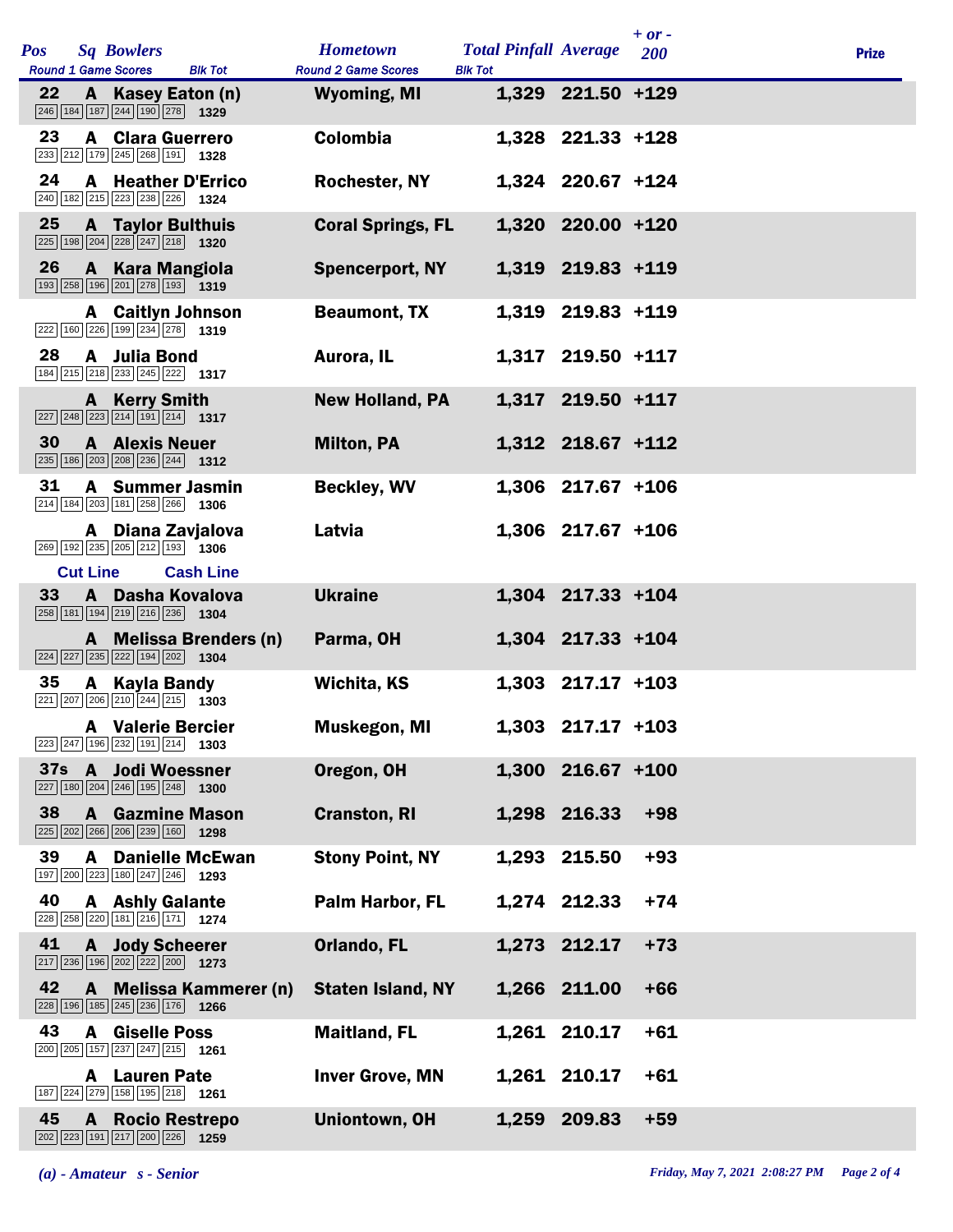| Pos |              | <b>Sq Bowlers</b>                                                                                                            | <b>Hometown</b>                             | <b>Total Pinfall Average</b> |              | $+ or -$<br><b>200</b> | <b>Prize</b> |
|-----|--------------|------------------------------------------------------------------------------------------------------------------------------|---------------------------------------------|------------------------------|--------------|------------------------|--------------|
| 46  |              | <b>Round 1 Game Scores</b><br><b>Blk Tot</b><br><b>A</b> Josie Barnes<br>246 228 217 187 180 200 1258                        | <b>Round 2 Game Scores</b><br>Hermitage, TN | <b>Blk Tot</b>               | 1,258 209.67 | $+58$                  |              |
| 47  | A            | <b>Rina Sabo</b><br>185 215 214 207 222 211 1254                                                                             | Bennett, CO                                 |                              | 1,254 209.00 | $+54$                  |              |
| 48  |              | <b>A</b> Breanna Clemmer<br>267 214 181 184 177 225 1248                                                                     | Clover, SC                                  |                              | 1,248 208.00 | $+48$                  |              |
| 49  |              | A Amanda Vermilyea<br>268 189 215 216 174 183 1245                                                                           | <b>Apple Valley, MN</b>                     |                              | 1,245 207.50 | $+45$                  |              |
| 50  |              | A Liz Kuhlkin<br>186 215 218 198 220 205<br>1242                                                                             | <b>Schenectady, NY</b>                      |                              | 1,242 207.00 | $+42$                  |              |
| 51  |              | A Daria Pajak<br>$\boxed{209}$ 168 $\boxed{203}$ $\boxed{257}$ $\boxed{217}$ $\boxed{179}$ 1233                              | <b>Poland</b>                               | 1,233                        | 205.50       | $+33$                  |              |
| 52  |              | A Michaela Oehler (n)<br>186 182 238 247 197 179 1229                                                                        | <b>Sun Prairie, WI</b>                      |                              | 1,229 204.83 | $+29$                  |              |
| 53  |              | A Kayla Starr (n)<br>$\boxed{216}$ $\boxed{215}$ $\boxed{195}$ $\boxed{202}$ $\boxed{181}$ $\boxed{216}$ $\boxed{1225}$      | <b>Crofton, MD</b>                          |                              | 1,225 204.17 | $+25$                  |              |
| 54  |              | A Jada Horn (n)<br>184 176 212 237 205 201 1215                                                                              | <b>Memphis, TN</b>                          |                              | 1,215 202.50 | $+15$                  |              |
| 55  |              | <b>A</b> Shanna Chepelsky<br>211 204 192 184 195 227 1213                                                                    | <b>East Rochester, NY</b>                   |                              | 1,213 202.17 | $+13$                  |              |
| 56  |              | A Sandra Gongora<br>189 168 188 242 222 193 1202                                                                             | <b>Mexico</b>                               |                              | 1,202 200.33 | $+2$                   |              |
| 57  |              | <b>A</b> Jacqueline Evans<br>$\boxed{164}$ $\boxed{236}$ $\boxed{236}$ $\boxed{148}$ $\boxed{205}$ $\boxed{203}$ <b>1192</b> | Acton, MA                                   |                              | 1,192 198.67 | $-8$                   |              |
| 58  |              | A Lexus Petrich (n)<br>$\boxed{157}$ $\boxed{190}$ $\boxed{161}$ $\boxed{241}$ $\boxed{244}$ $\boxed{187}$ <b>1180</b>       | Youngstown, OH                              |                              | 1,180 196.67 | $-20$                  |              |
| 59  | A            | <b>Jennifer Hocurscak</b><br>184 202 234 198 173 185 1776                                                                    | Orange, CT                                  |                              | 1,176 196.00 | $-24$                  |              |
| 60  |              | A Anggie Ramirez-Perea Austin, TX<br>188 170 160 227 195 233 1173                                                            |                                             |                              | 1,173 195.50 | $-27$                  |              |
|     | A            | <b>Maria Bulanova</b><br>202 212 182 202 180 195 1173                                                                        | <b>Russia</b>                               | 1,173                        | 195.50       | $-27$                  |              |
| 62  | $\mathbf{A}$ | Danielle Young (n)<br>179 185 194 190 217 198<br>1163                                                                        | <b>Loves Park, IL</b>                       |                              | 1,163 193.83 | $-37$                  |              |
| 63  | A            | <b>Christina Hartl</b><br>229 213 157 192 160 211 162                                                                        | Ephrata, PA                                 |                              | 1,162 193.67 | $-38$                  |              |
| 64  |              | <b>A</b> Ashley Scott<br>186 192 197 183 196 198 1152                                                                        | Chesapeake, VA                              |                              | 1,152 192.00 | $-48$                  |              |
| 65  | A            | <b>Danielle Knittle</b><br>189 165 196 176 210 204 1140                                                                      | <b>State College, PA</b>                    |                              | 1,140 190.00 | $-60$                  |              |
| 66  | A            | <b>Brianna Andrew</b><br>197 158 159 189 236 195 1134                                                                        | <b>Grand Rapids, MI</b>                     |                              | 1,134 189.00 | $-66$                  |              |
| 67  | A            | Karli VanDuinen (n)<br>201 182 212 157 201 176 1129                                                                          | New Era, MI                                 | 1,129                        | 188.17       | $-71$                  |              |
| 68  | A            | <b>Krista Sandt</b><br>182 168 151 222 233 153 1109                                                                          | <b>Bethlehem, PA</b>                        | 1,109                        | 184.83       | $-91$                  |              |
| 69  | A            | <b>Liz Johnson</b><br>$\boxed{185}$ $\boxed{201}$ $\boxed{143}$ $\boxed{198}$ $\boxed{171}$ $\boxed{191}$ <b>1089</b>        | <b>Niagara Falls, NY</b>                    | 1,089                        | 181.50 -111  |                        |              |